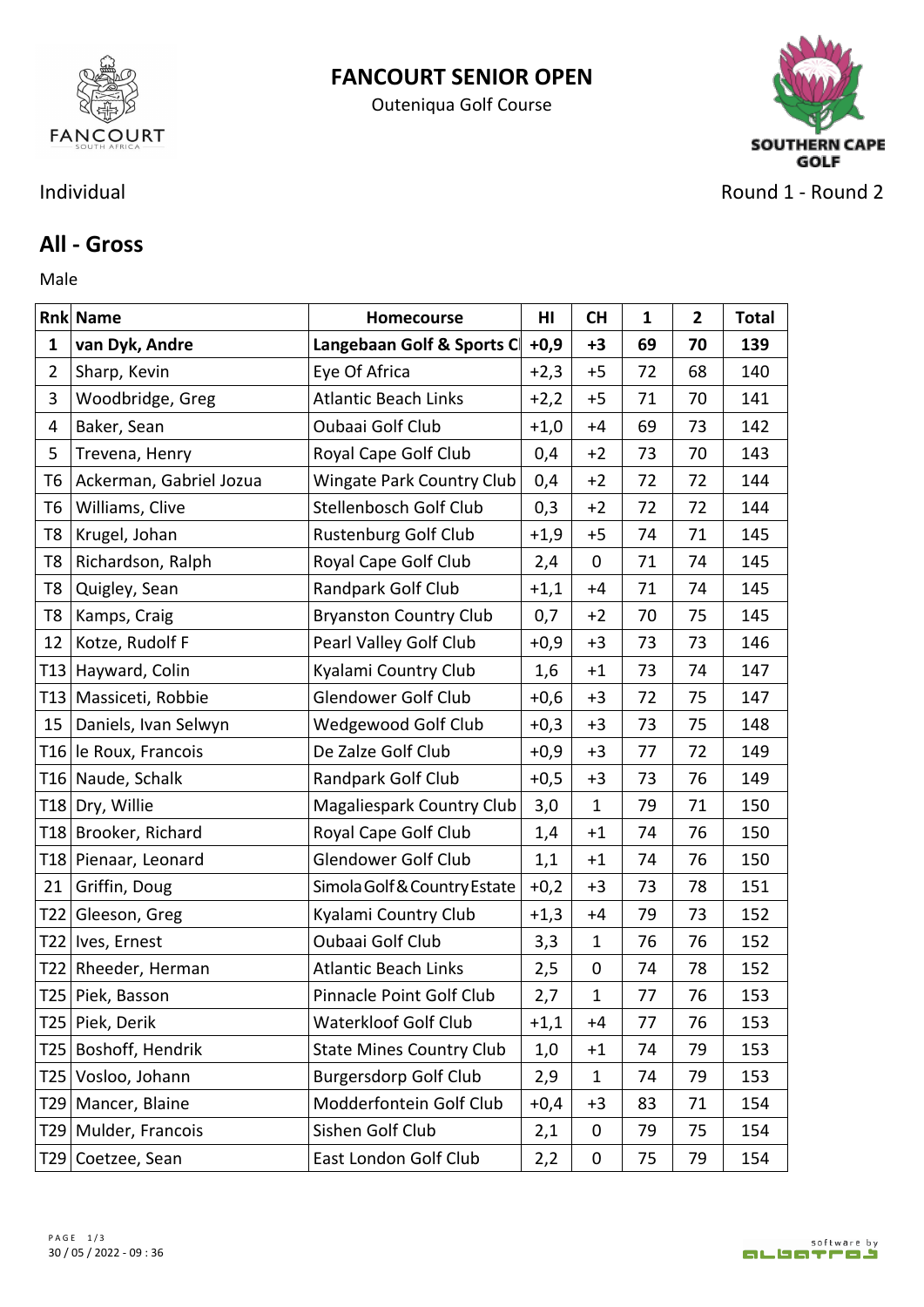|     | T32 Smit, Bertus         | Pinnacle Point Golf Club         | 1,4    | $+1$           | 81 | 74 | 155 |
|-----|--------------------------|----------------------------------|--------|----------------|----|----|-----|
|     | T32 Scholtz, Erhardt     | Pinnacle Point Golf Club         | 2,8    | $\mathbf{1}$   | 79 | 76 | 155 |
|     | T32 Pillay, Udesh        | East London Golf Club            | 1,5    | $+1$           | 78 | 77 | 155 |
|     | T32 Hodson, Peter        | George Golf Club                 | 1,4    | $+1$           | 75 | 80 | 155 |
|     | T36   Marais, Johan      | <b>Fancourt Country Club</b>     | 2,8    | 1              | 81 | 75 | 156 |
|     | T36 Kirsten, Riaan       | George Golf Club                 | $+1,3$ | $+4$           | 80 | 76 | 156 |
|     | T36 Cullen, Michael      | <b>Woodhill Country Club</b>     | 1,1    | $+1$           | 78 | 78 | 156 |
|     | T36 Johannen, Alan       | East London Golf Club            | 0,7    | $+2$           | 77 | 79 | 156 |
|     | T36 Smith, Pierre        | <b>Waterkloof Golf Club</b>      | 3,3    | 1              | 76 | 80 | 156 |
|     | T41   Waison, Peter      | Milnerton Golf Club              | 3,6    | $\overline{2}$ | 82 | 75 | 157 |
|     | T41 Kahts, Dion          | East London Golf Club            | 2,5    | $\mathbf 0$    | 79 | 78 | 157 |
|     | T41 Heuer, Greg          | Pinnacle Point Golf Club         | 4,1    | $\overline{2}$ | 77 | 80 | 157 |
|     | T41 Botha, Dewald        | Stellenbosch Golf Club           | 1,8    | $\mathbf 0$    | 75 | 82 | 157 |
|     | T45 van Eck, Bruno       | <b>Wanderers Golf Club</b>       | 2,1    | $\mathbf 0$    | 83 | 75 | 158 |
|     | T45 Gouws, Jacques       | Kimberley Golf Club              | 1,7    | $\mathbf 0$    | 82 | 76 | 158 |
|     | T45 de Villiers, Deon    | Pinnacle Point Golf Club         | 1,7    | $\mathbf 0$    | 79 | 79 | 158 |
|     | T45 Scott, Leon          | <b>Wingate Park Country Club</b> | $+0,5$ | $+3$           | 77 | 81 | 158 |
|     | T45 Branco, Johnny       | Southdowns Country Club          | 1,1    | $+1$           | 76 | 82 | 158 |
|     | T50 Geldenhuys, Jurie    | <b>Bellville Golf Club</b>       | 2,4    | $\mathbf 0$    | 85 | 74 | 159 |
|     | T50 Bierman, Phillippus  | Akasia Country Club              | 1,3    | $+1$           | 83 | 76 | 159 |
|     | T50 Gerber, Andre        | <b>Bellville Golf Club</b>       | 2,5    | $\mathbf 0$    | 82 | 77 | 159 |
|     | T50 Blake, Peppy         | Mossel Bay Golf Club             | 1,9    | $\mathbf 0$    | 80 | 79 | 159 |
|     | T50 Duncan, Craig        | <b>Blue Valley Golf Estate</b>   | 3,8    | $\overline{2}$ | 80 | 79 | 159 |
|     | T50 Herman, George (Snr) | <b>Atlantic Beach Links</b>      | 1,7    | $\mathbf 0$    | 79 | 80 | 159 |
|     | T50 le Roux, Christie    | Pecanwood Golf & Country Clu     | 2,8    | $\mathbf{1}$   | 78 | 81 | 159 |
|     | T57 Phillips, Norman     | Royal Port Alfred Golf Club      | 1,2    | $+1$           | 85 | 75 | 160 |
| T57 | Wykes, Derek             | <b>CMR Golf Club</b>             | 3,8    | $\overline{2}$ | 82 | 78 | 160 |
|     | T57 Kotze, Jean          | <b>Bellville Golf Club</b>       | 2,2    | 0              | 79 | 81 | 160 |
|     | T57 Fisher, Duane        | Royal Cape Golf Club             | $+1,7$ | $+4$           | 77 | 83 | 160 |
| T61 | Bezuidenhout, George     | Paarl Golf Club                  | 2,3    | $\mathbf 0$    | 83 | 78 | 161 |
|     | T61 Anderson, Clinton    | Wedgewood Golf Club              | 0,7    | $+2$           | 81 | 80 | 161 |
| T61 | Procter, Andrewe         | Simola Golf & Country Estate     | 2,3    | $\mathbf 0$    | 81 | 80 | 161 |
| T61 | Rautenbach, Solly        | George Golf Club                 | 4,5    | 3              | 80 | 81 | 161 |
| T65 | Roos, Dennis             | <b>Atlantic Beach Links</b>      | 2,9    | $\mathbf{1}$   | 86 | 76 | 162 |
|     | T65 Dawson, Donavon      | King David Mowbray Golf Club     | 1,3    | $+1$           | 81 | 81 | 162 |
| T67 | Bruyns, Richard          | The River Club                   | 3,1    | $\mathbf{1}$   | 84 | 79 | 163 |
| T67 | Koster, Ralph            | <b>Fancourt Country Club</b>     | 5,1    | 3              | 80 | 83 | 163 |
|     | T69 Springer, Mark       | Country Club Johannesburg        | 2,0    | $\mathbf 0$    | 85 | 79 | 164 |
|     | T69 Chapman, Lance       | Oubaai Golf Club                 | 0,9    | $+1$           | 84 | 80 | 164 |
| T69 | Durandt, Etienne         | Stellenbosch Golf Club           | 2,8    | $\mathbf{1}$   | 82 | 82 | 164 |
|     | T69 Franklin, Anthony    | Plettenberg Bay Country Club     | 1,3    | $+1$           | 82 | 82 | 164 |